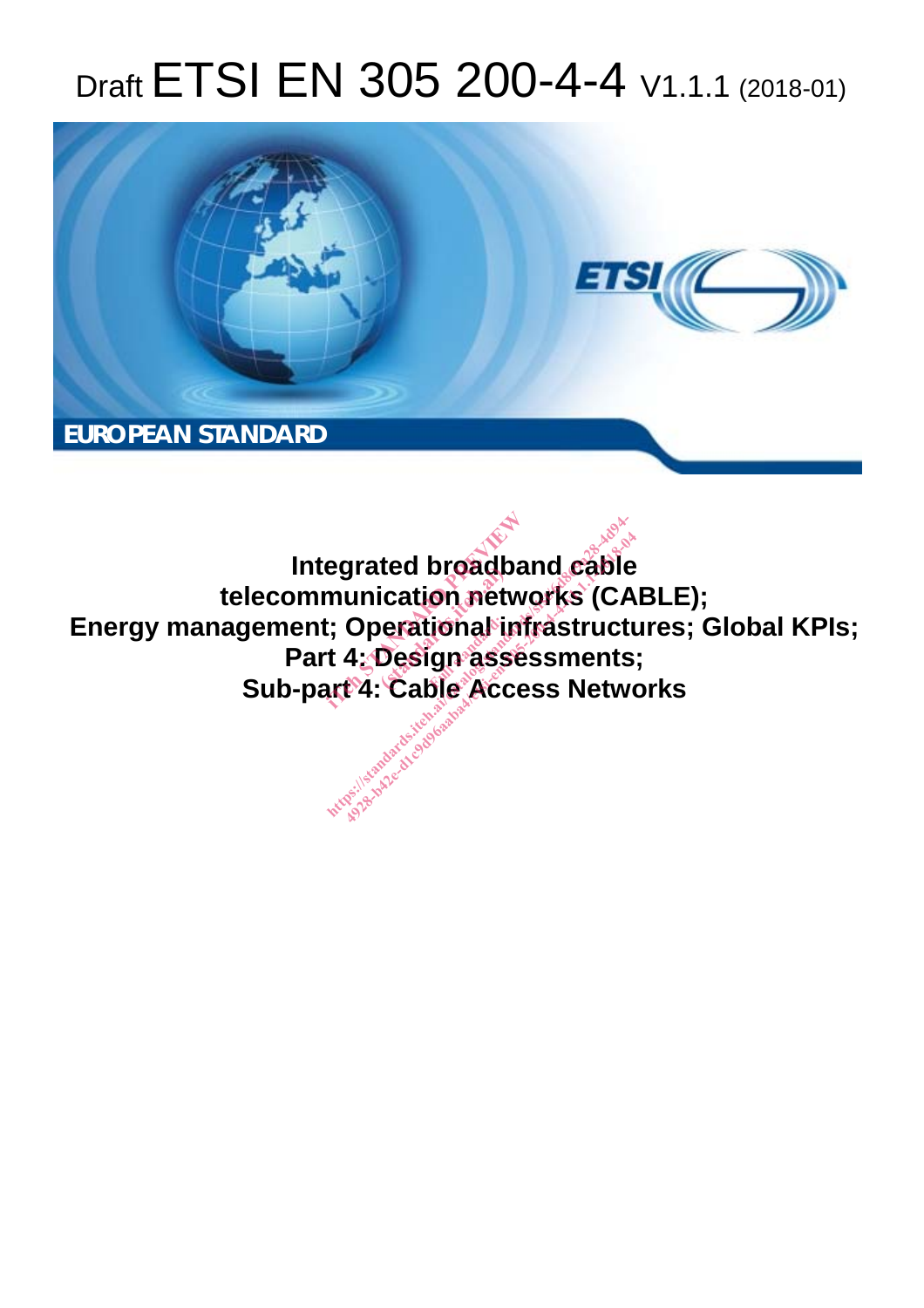Reference DEN/CABLE-00022

Keywords

cable, energy efficiency

#### *ETSI*



The present document can be downloaded from: http://www.etsi.org/standards-search

The present document may be made available in electronic versions and/or in print. The content of any electronic and/or print versions of the present document shall not be modified without the prior written authorization of ETSI. In case of any existing or perceived difference in contents between such versions and/or in print, the only prevailing document is the print of the Portable Document Format (PDF) version kept on a specific network drive within ETSI Secretariat.

Users of the present document should be aware that the document may be subject to revision or change of status. Information on the current status of this and other ETSI documents is available at https://portal.etsi.org/TB/ETSIDeliverableStatus.aspx

If you find errors in the present document, please send your comment to one of the following services: https://portal.etsi.org/People/CommiteeSupportStaff.aspx

*Copyright Notification* 

No part may be reproduced or utilized in any form or by any means, electronic or mechanical, including photocopying and microfilm except as authorized by written permission of ETSI. The content of the PDF version shall not be modified without the written authorization of ETSI. The copyright and the foregoing restriction extend to reproduction in all media.

> © ETSI 2018. All rights reserved.

**DECT**TM, **PLUGTESTS**TM, **UMTS**TM and the ETSI logo are trademarks of ETSI registered for the benefit of its Members. **3GPP**TM and **LTE**™ are trademarks of ETSI registered for the benefit of its Members and of the 3GPP Organizational Partners. **oneM2M** logo is protected for the benefit of its Members.

**GSM**® and the GSM logo are trademarks registered and owned by the GSM Association.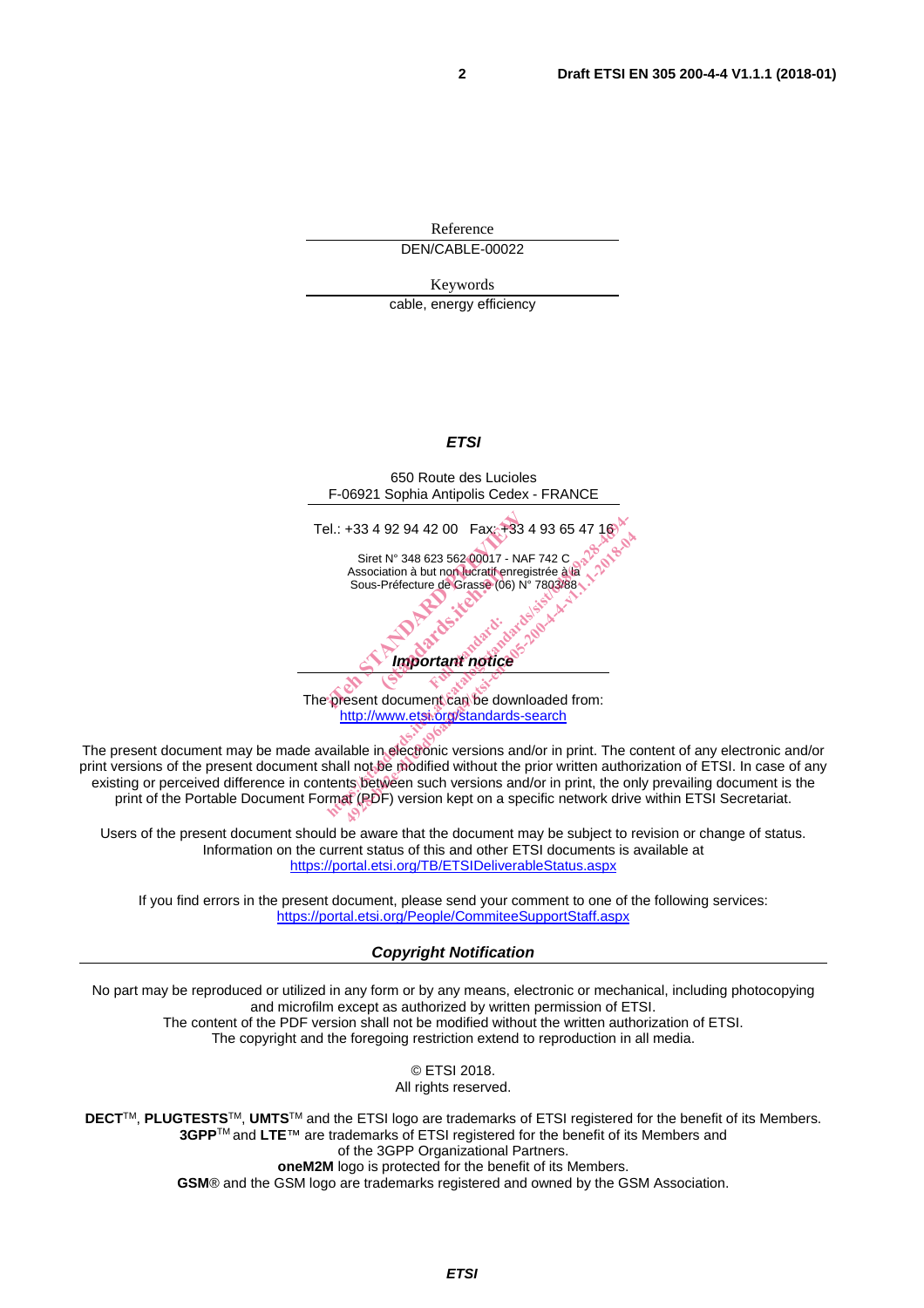## Contents

| 1                  |  |  |  |
|--------------------|--|--|--|
| 2                  |  |  |  |
| 2.1                |  |  |  |
| 2.2                |  |  |  |
| 3                  |  |  |  |
| 3.1                |  |  |  |
| 3.2                |  |  |  |
| 3.3                |  |  |  |
| 4                  |  |  |  |
| 4.1                |  |  |  |
| 4.1.1              |  |  |  |
| 4.1.2              |  |  |  |
| 4.1.2.1            |  |  |  |
| 4.1.2.2            |  |  |  |
| 4.1.2.3            |  |  |  |
| 4.1.3              |  |  |  |
| 4.1.4              |  |  |  |
| 4.1.4.1            |  |  |  |
| 4.1.4.2            |  |  |  |
| 4.1.4.3            |  |  |  |
| 4.2                |  |  |  |
| 4.3                |  |  |  |
| 4.3.1<br>4.3.1.1   |  |  |  |
| 4.3.1.2            |  |  |  |
| 4.3.2              |  |  |  |
|                    |  |  |  |
| 5                  |  |  |  |
| 5.1                |  |  |  |
| 5.1.1              |  |  |  |
| 5.1.2              |  |  |  |
| 5.1.2.1            |  |  |  |
| 5.1.2.2<br>5.1.2.3 |  |  |  |
| 5.1.2.4            |  |  |  |
| 5.2                |  |  |  |
| 5.3                |  |  |  |
| 5.4                |  |  |  |
| 5.5                |  |  |  |
| 5.5.1              |  |  |  |
| 5.5.1.1            |  |  |  |
| 5.5.1.2            |  |  |  |
| 5.5.2              |  |  |  |
| 5.5.2.1            |  |  |  |
| 5.5.2.1.1          |  |  |  |
| 5.5.2.1.2          |  |  |  |
| 5.5.2.2            |  |  |  |
| 5.5.2.2.1          |  |  |  |
| 5.5.3              |  |  |  |
| 5.5.3.1            |  |  |  |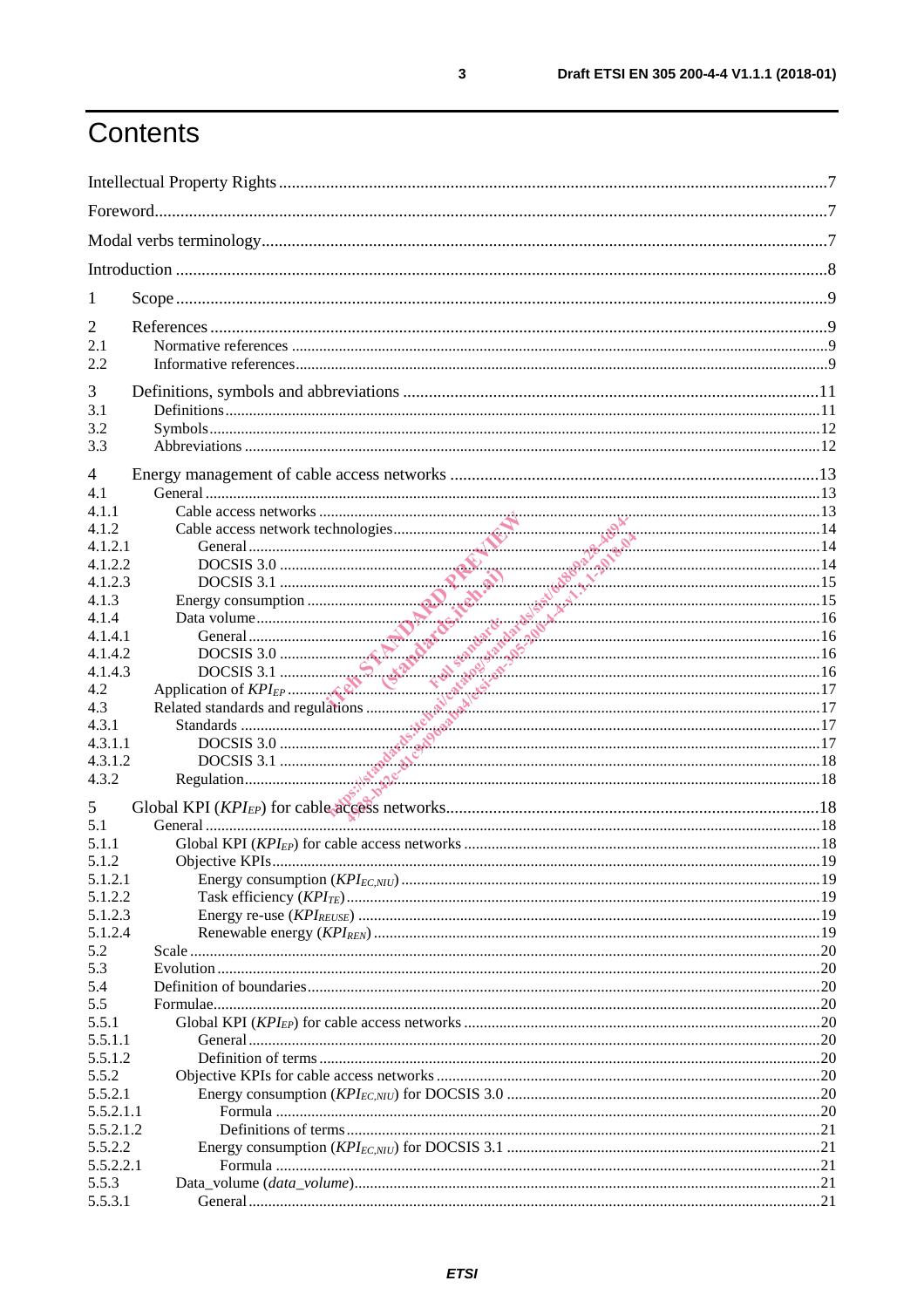| 5.5.3.2                                                        |                               |  |  |
|----------------------------------------------------------------|-------------------------------|--|--|
| 5.5.3.2.1                                                      |                               |  |  |
| 5.5.3.2.2                                                      |                               |  |  |
| 5.5.3.2.3                                                      |                               |  |  |
| 5.5.3.3                                                        |                               |  |  |
| 5.5.3.3.1                                                      |                               |  |  |
| 5.5.3.3.2                                                      |                               |  |  |
| 5.6                                                            |                               |  |  |
|                                                                | <b>Annex A (informative):</b> |  |  |
| <b>Annex B (informative):</b><br><b>Annex C</b> (informative): |                               |  |  |
|                                                                |                               |  |  |
|                                                                |                               |  |  |
|                                                                |                               |  |  |

 $\overline{\mathbf{4}}$ 

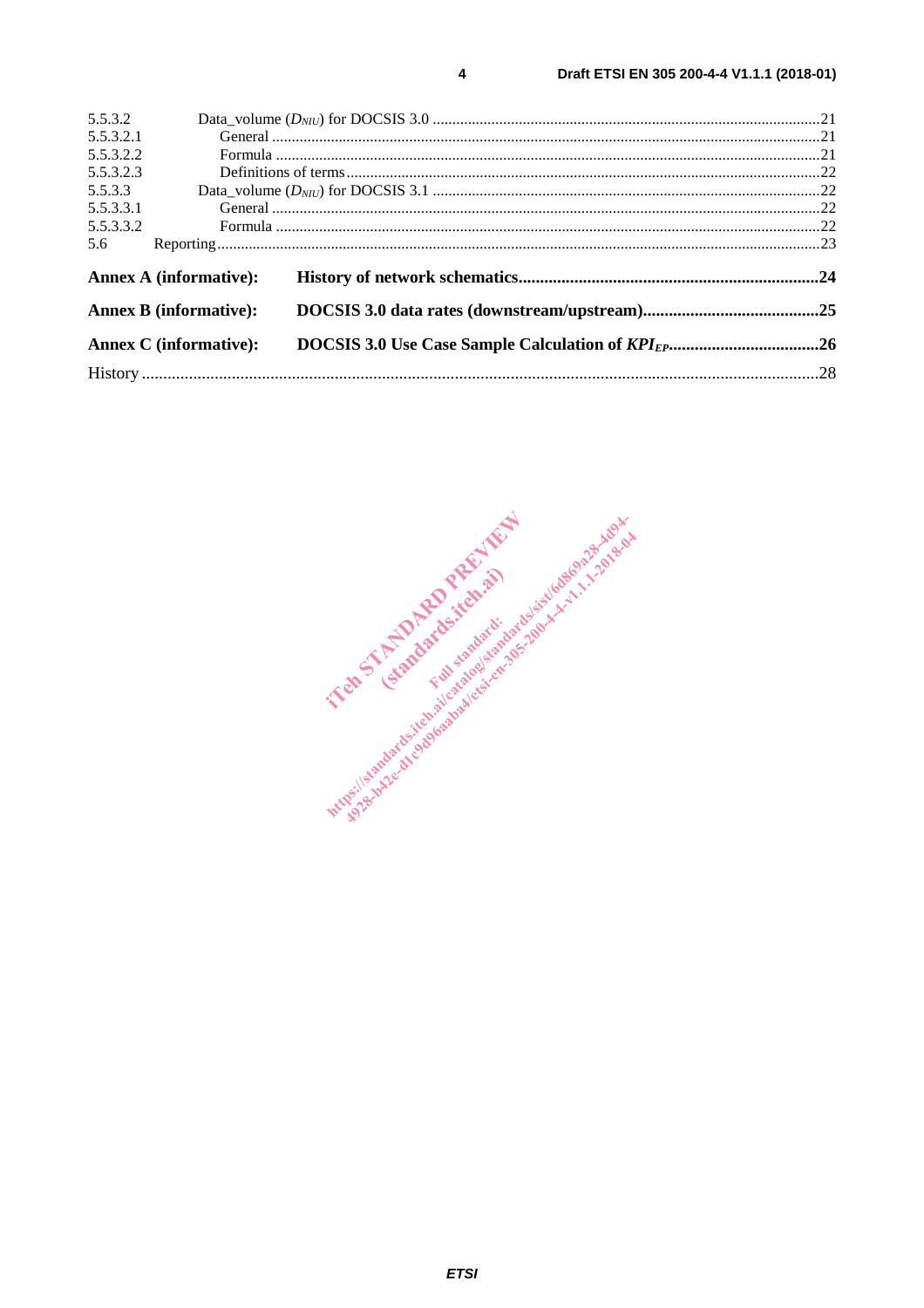# List of figures

IT and the third started and started in the started in the started in the started in the started in the started in the started in the started in the started in the started in the started in the started in the started in th Examples Religions https://standards.iteh.ai/catalogisa.html .t. 1.1.2018-44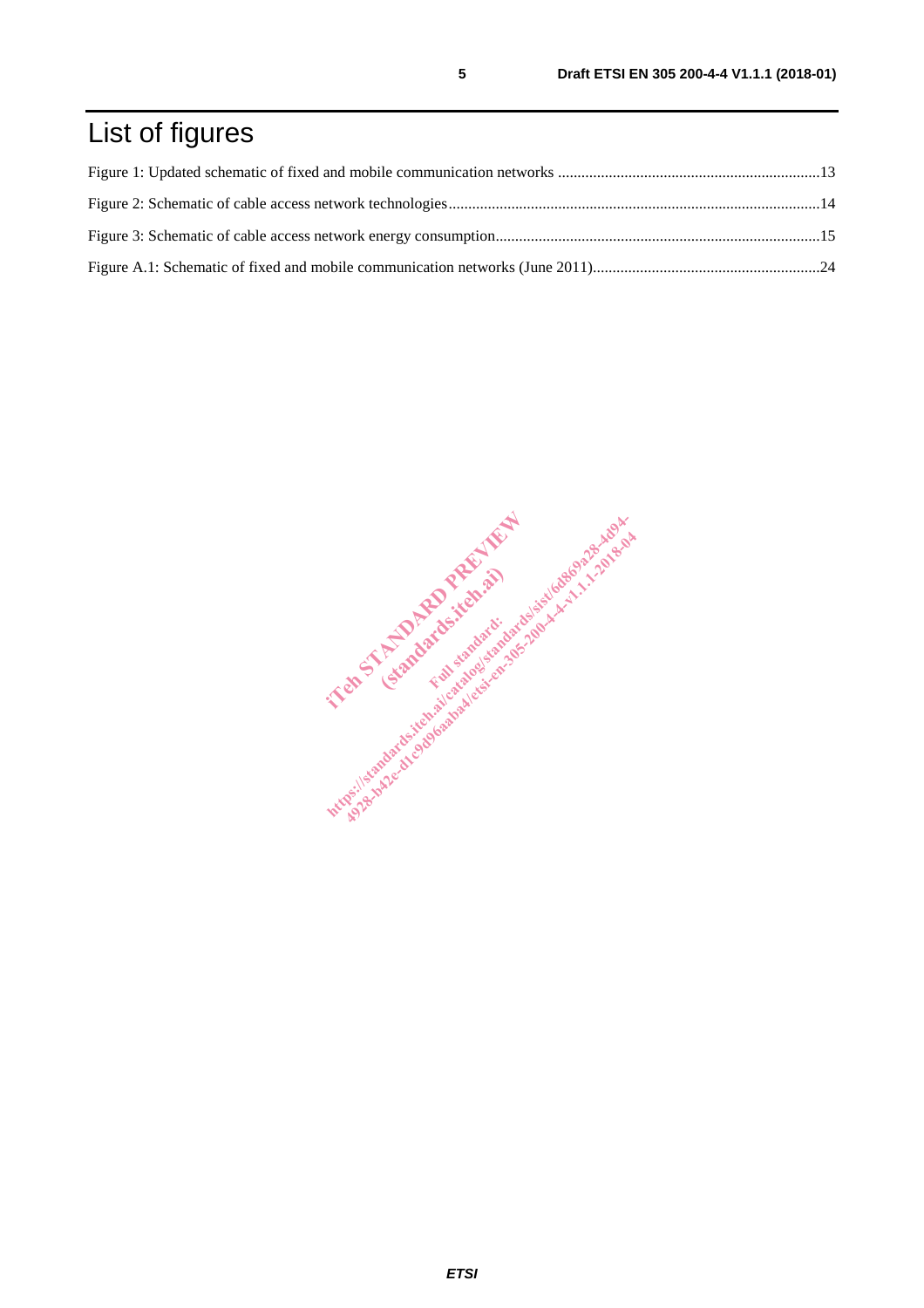### List of tables

IT and the third started and started in the started in the started in the started in the started in the started in the started in the started in the started in the started in the started in the started in the started in th Examples Religions https://standards.iteh.ai/catalogisa.html .t. 1.1.2018-44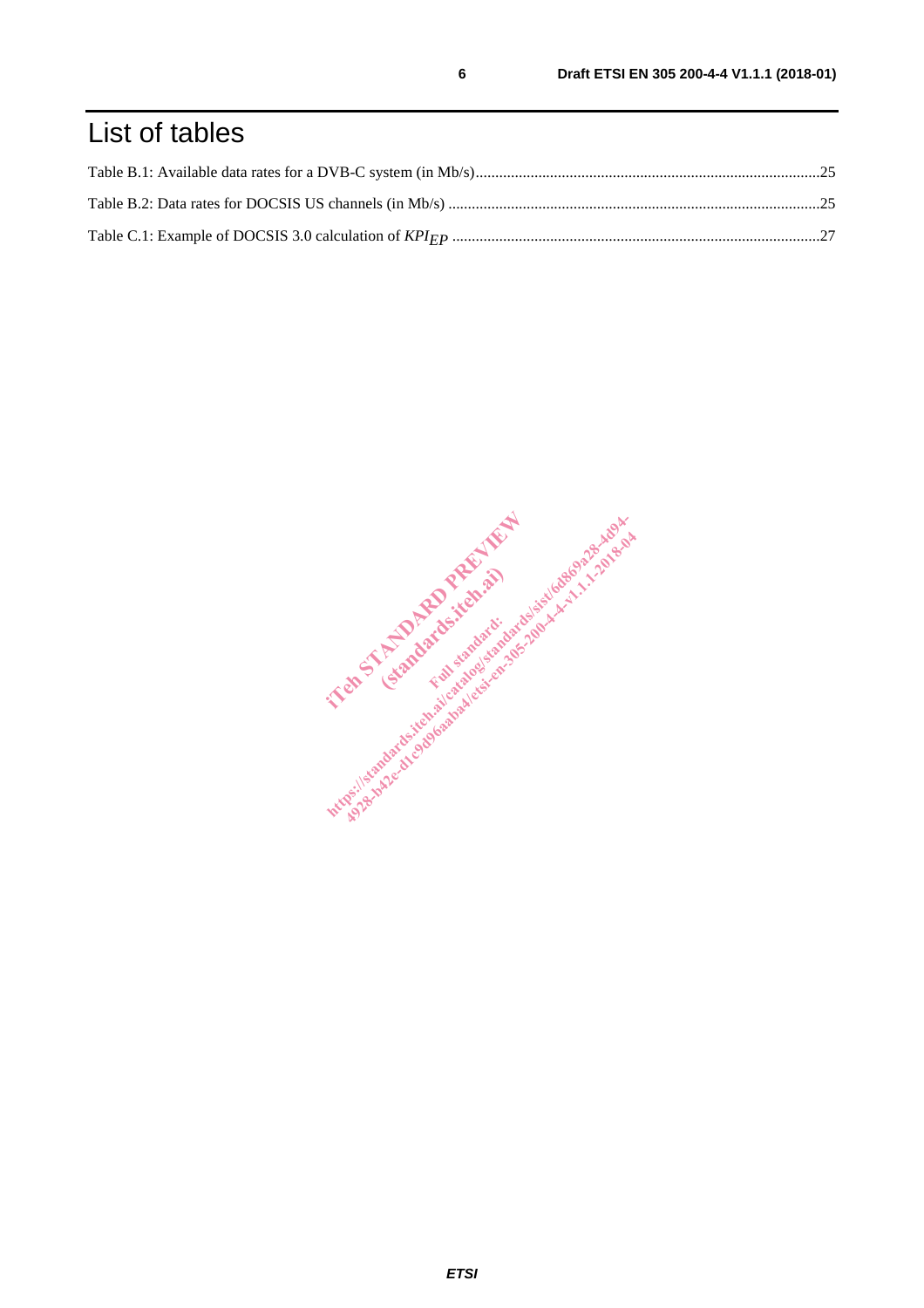### Intellectual Property Rights

#### Essential patents

IPRs essential or potentially essential to the present document may have been declared to ETSI. The information pertaining to these essential IPRs, if any, is publicly available for **ETSI members and non-members**, and can be found in ETSI SR 000 314: *"Intellectual Property Rights (IPRs); Essential, or potentially Essential, IPRs notified to ETSI in respect of ETSI standards"*, which is available from the ETSI Secretariat. Latest updates are available on the ETSI Web server (https://ipr.etsi.org/).

Pursuant to the ETSI IPR Policy, no investigation, including IPR searches, has been carried out by ETSI. No guarantee can be given as to the existence of other IPRs not referenced in ETSI SR 000 314 (or the updates on the ETSI Web server) which are, or may be, or may become, essential to the present document.

#### **Trademarks**

The present document may include trademarks and/or tradenames which are asserted and/or registered by their owners. ETSI claims no ownership of these except for any which are indicated as being the property of ETSI, and conveys no right to use or reproduce any trademark and/or tradename. Mention of those trademarks in the present document does not constitute an endorsement by ETSI of products, services or organizations associated with those trademarks.

### Foreword

This draft European Standard (EN) has been produced by ETSI Technical Committee Integrated broadband cable telecommunication networks (CABLE), and is now submitted for the combined Public Enquiry and Vote phase of the ETSI standards EN Approval Procedure. s been produced by **ETSI Technical C**<br>
(b), and is now submitted for the combi<br>
re.<br>
art 4 of a multiplart deliverable coveri<br>
badband deployment intrastructures as roduced by ETSI Tech<br>now submitted for the<br>multi-part deliverable<br>deployment intrastruct ht ps://standard.iteh.ai/catalogy.com/sist/6d869a28-4d94-2019<br>in and is now submitted for the combined Public E<br>re.<br>addband deployment.infrastructures as identified be<br>addband deployment.infrastructures as identified be<br>ad

The present document is part 4, sub-part 4 of a multi-part deliverable covering Global Key Performance Indicators for energy management of operational broadband deployment infrastructures as identified below:

- Part 1: "General requirements"
- Part 2: "Specific requirements":
- Part 3: "ICT sites":
- Part 4: "Design assessments"

**Sub-part 4: Cable Access Networks".** 

| <b>Proposed national transposition dates</b>                                              |                                 |  |  |  |
|-------------------------------------------------------------------------------------------|---------------------------------|--|--|--|
| Date of latest announcement of this EN (doa):                                             | 3 months after ETSI publication |  |  |  |
| Date of latest publication of new National Standard<br>or endorsement of this EN (dop/e): | 6 months after doa              |  |  |  |
| Date of withdrawal of any conflicting National Standard (dow):                            | 6 months after doa              |  |  |  |

### Modal verbs terminology

In the present document "**shall**", "**shall not**", "**should**", "**should not**", "**may**", "**need not**", "**will**", "**will not**", "**can**" and "**cannot**" are to be interpreted as described in clause 3.2 of the ETSI Drafting Rules (Verbal forms for the expression of provisions).

"**must**" and "**must not**" are **NOT** allowed in ETSI deliverables except when used in direct citation.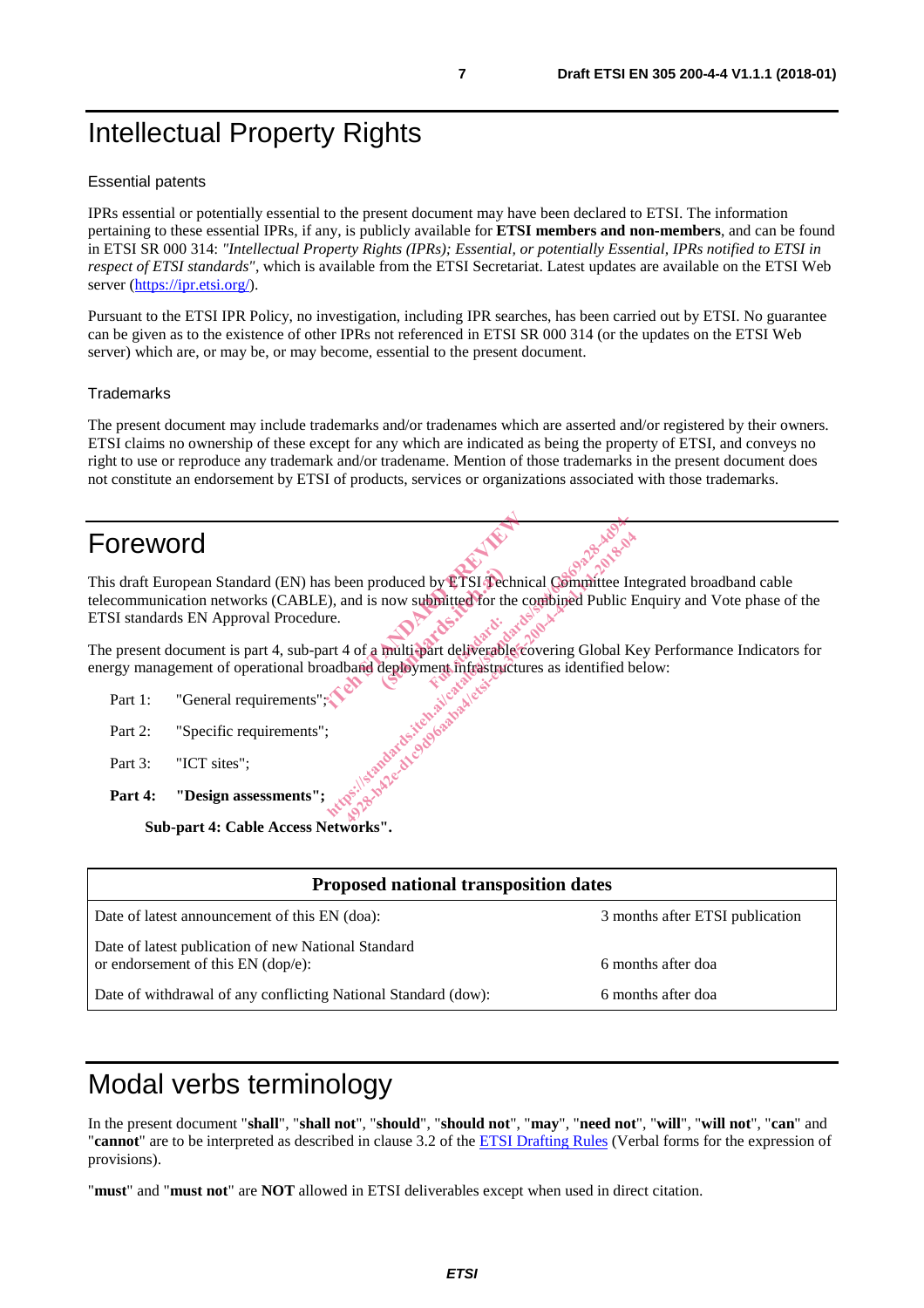#### Introduction

Energy costs continue to rise, a trend that will continue in the future, while broadband penetration is introducing new active equipment to the network architecture. In this context, and to reflect other environmental aspects of sustainability, it is vital that the main telecommunication operators implement effective general engineering of fixed and mobile broadband networks and sites provisioning, managing or using those networks (i.e. ICT sites) in order to respond to critical issues of energy consumption while proposing essential solutions to true broadband deployment. To guide this process, it is essential that metrics are defined, termed Global Key Performance Indicators (KPIs), that enable energy usage to be managed more effectively.

The Global Key Performance Indicators of the ETSI EN 305 200 [i.4] series address operational infrastructures and do not consider design/operation of components of broadband deployment networks.

The ETSI EN 305 200 series of standards [i.4] comprises:

- ETSI EN 305 200-1 [i.5]: a generic requirements document addressing Global KPIs for operational infrastructures;
- a sub-series ETSI EN 305 200-2 that defines the Global KPIs, and drives energy management targets, for specific operational networks and sites and which describes how the Global KPIs are to be applied (which may be used to support future regulatory objectives):
	- ETSI EN 305 200-2-1 [i.6]: ICT sites;
	- ETSI EN 305 200-2-2 [i.7]: Fixed broadband access networks;

NOTE: Excluding cable access networks.

ETSI EN 305 200-2-3 [i.8]: Mobile broadband access networks;

The standards do not define weightings of Objective KPIs or targets or limits for Global KPIs but may contain information on values that have been used by certain organizations. bile broadband access<br>gs af Objective KPIs of<br>used by certain organi<br>mcluding ETSI EN 30

a sub-series ETSI EN 305 200-3-1.9] including ETSI EN 305 200-3-1 [i.10] that defines particular implementations of Global KPIs within ICT sites based on the requirements of ETSI EN 305 200-2-1 [i.6], and which may define levels of performance to simplify and provide clearer understanding of Global KPIs allowing the evaluation of performance of energy use management in ICT sites. ETSI EN 305 200-2-2 [i.7]: Fixed broadband access metwork<br>
NOTE: Excluding cable access networks.<br>
ETSI EN 305 200-2-3 [i.8]: Mobile broadband access network<br>
The standards do not define weightings of Objective KePisor (ar i.7]: Fixed broadband access networks;<br>networks.<br>i.8]: Mobile breadband access networks;<br>weightings of Objective KPIs or targets or limits for<br>tworks.<br>weightings of Objective KPIs or targets or limits for<br>0.31.9] includin 1: Fixed broadband access networks;<br>works.<br>Works.<br>Things of Objective KPIs or targets or limits for the used by certain organizations.<br>H.9] meluding ETSLEN 305 200-3-1 [i.10] that within ICT sites based on the requirement

The standards do not define weightings of Objective KPIs or targets or limits for Global KPIs but may contain information on values that have been used by certain organizations.

• a sub-series ETSI EN 305 200-4 mcluding ETSI EN 305 200-4-4, the present document, that defines design assessments of Global KPIs, and drives energy management targets, for specific operational networks and sites and which describes how the Global KPIs are to be applied (which may be used to support future regulatory objectives).

These standards may be considered to be a contribution to the application of ISO 50001 [i.11] in relation to the development of policy for the continuous improvement of energy management and will accelerate:

- the availability of operational infrastructure architectures and network implementations that use energy more efficiently;
- the definition and attainment objectives for other environmental aspects of sustainability for operational broadband networks.

The present document specifies the requirements for a Global KPI for energy management  $(KPI<sub>EM</sub>)$  and its underpinning Objective KPI for energy consumption for cable access networks of broadband deployment employing DOCSIS 3.0 and/or DOCSIS 3.1.The requirements are mapped to the general requirements of ETSI EN 305 200-1 [i.5].

DOCSIS® is a registered Trade Mark of Cable Television Laboratories, Inc., and is used in the present document with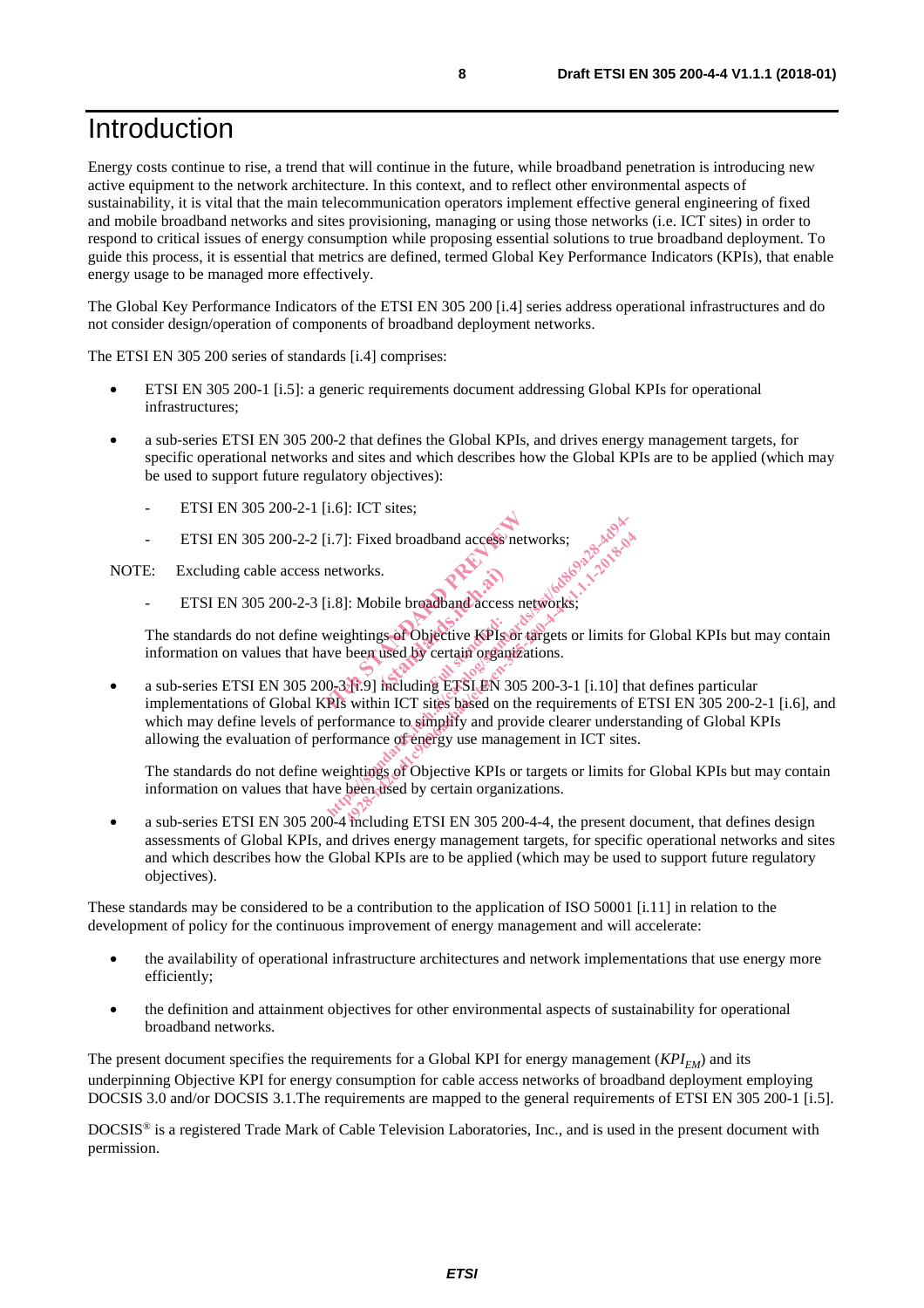#### 1 Scope

The present document specifies the requirements for a Global KPI for energy management (designated  $KPI_{FD}$ ) and its underpinning Objective KPI for energy consumption addressing the following objectives for the cable operator access networks of broadband deployment:

- energy consumption;
- renewable energy.

The requirements are mapped to the concepts of ETSI EN 305 200-1 [i.5].

Energy management of cable access networks comprises a number of independent layers. The present document addresses performance of infrastructures that supports the normal function of hosted ICT equipment within the cable access network (e.g. power distribution, environmental control, security and safety). The present document does not address other layers such as performance of ICT equipment itself, performance of usage of available processing power, and layers related to final service delivered (e.g. processing power required per itemized outcome) or overlay layers (e.g. final energy required per itemized outcome).

The environmental impact and management of different energy sources are outside the scope of the present document.

Within the present document:

- clause 4 describes the energy parameters for cable access networks employing DOCSIS 3.0 and/or DOCSIS 3.1 together with inclusions/exclusions of different energy sources; parameters for cable access networks<br>clusions/exclusions of different energy<br>ments for measurement, cadculation, car<br>ments for measurement, cadculation, car<br>start of the start of the start of the start of the start of the
- examples. Consideration and reporting of *KPI<sub>EP</sub>.*<br>
References and standards. Consideration and reporting of *KPI<sub>EP</sub>.*<br>
(standards.ite) standards.

#### 2 References

#### 2.1 Normative references

References are either specific (identified by date of publication and/or edition number or version number) or non-specific. For specific references, only the cited version applies. For non-specific references, the latest version of the referenced document (including any amendments) applies. parameters for cable access networks employing I<br>clusions/exclusions of different energy sources:<br>ments for measurement, calculation, caserification<br>ments for measurement, calculation, caserification<br> $\frac{1}{2}$ <br> $\frac{1}{2}$ <br> $\$ experience of publication and/or edition number or<br>the determined of the publication<br>by date of publication and/or edition number or<br>the determined and also seed the publication<br>of the determine papiles. For non-specific r

Factor Standard

Referenced documents which are not found to be publicly available in the expected location might be found at https://docbox.etsi.org/Reference/.

NOTE: While any hyperlinks included in this clause were valid at the time of publication, ETSI cannot guarantee their long term validity.

The following referenced documents are necessary for the application of the present document.

Not applicable.

#### 2.2 Informative references

References are either specific (identified by date of publication and/or edition number or version number) or non-specific. For specific references, only the cited version applies. For non-specific references, the latest version of the referenced document (including any amendments) applies.

NOTE: While any hyperlinks included in this clause were valid at the time of publication, ETSI cannot guarantee their long term validity.

The following referenced documents are not necessary for the application of the present document but they assist the user with regard to a particular subject area.